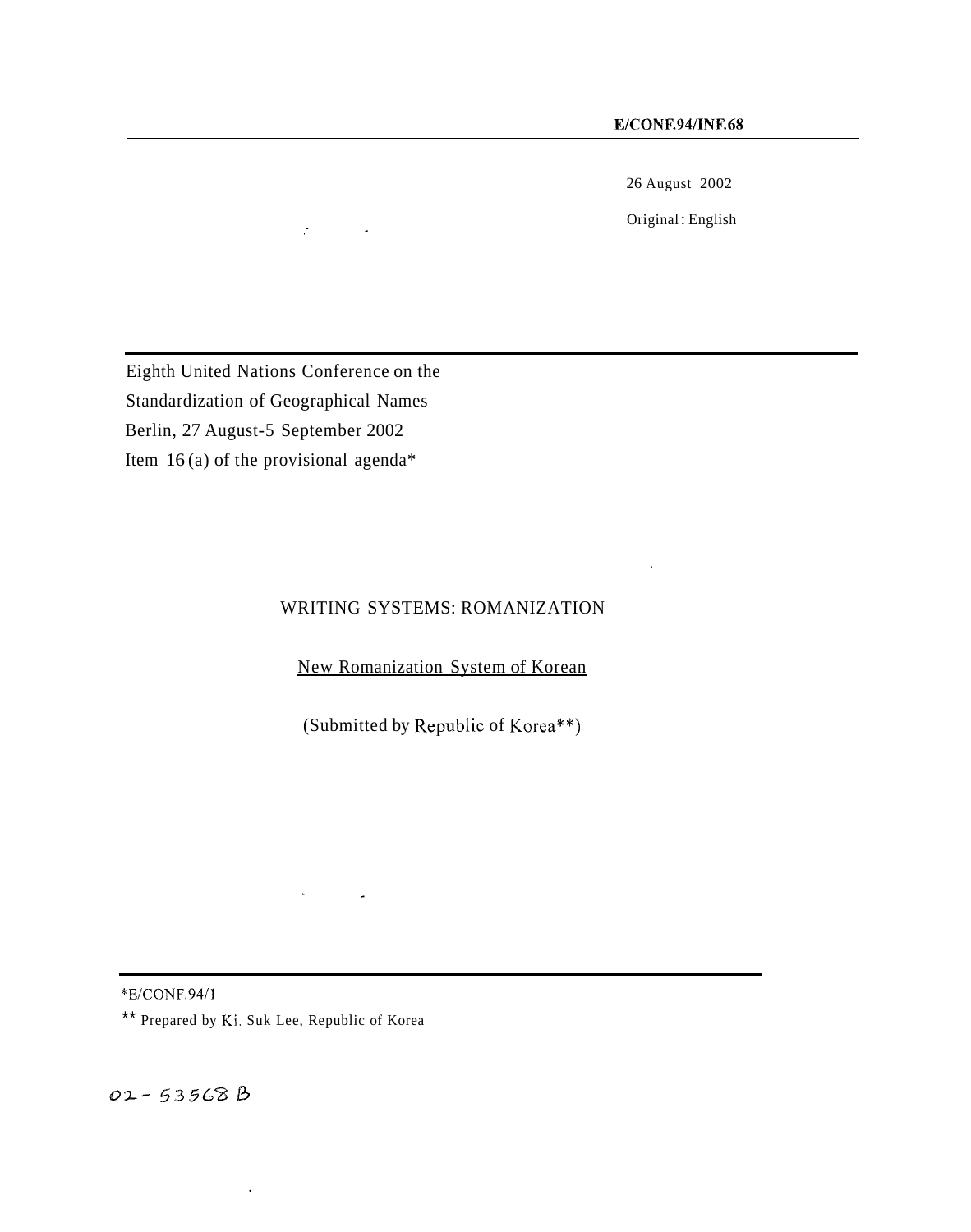#### The Revised Romanization of Korean

Korean Ministry of Culture & Tourism, following Ministry proclamation No. 2000-8 of 7 July 2000, revised and adopted new guidelines for romanization of Korean. The following contents include 1) basic principles, 2) summary, **3)** special provisions, and **4)** examples.

- 1. Basic Principles of Romanization
	- (1) Romanization is based on standard Korean pronunciation.
	- (2) Symbols other than Roman letters are avoided to the greatest extent possible.

2. Summary of the Romanization System

- (1) Vowels are transcribed as follows:
	- simple vowels

|  | simple vowels  |  |    |    |   |    |  |
|--|----------------|--|----|----|---|----|--|
|  | <b>Service</b> |  |    |    |   |    |  |
|  | eo             |  | eu | ae | e | oe |  |

\* diphthongs

|  | vu | vael ve 1 wa 1 wael |  | $W^{\rho}$ |  |
|--|----|---------------------|--|------------|--|

Note  $1 : \mathcal{A}$  is transcribed as *ui*, even when pronounced as  $\mathcal{A}$ .

Note 2 : Long vowels are not reflected in Romanization.

#### (2) Consonants are transcribed as follows:

plosives( stops)

|                          | 1   11   17   12   12   12   13 |  |  |  |  |
|--------------------------|---------------------------------|--|--|--|--|
| lakikkik id. titt i tib. |                                 |  |  |  |  |

• affricates • fricatives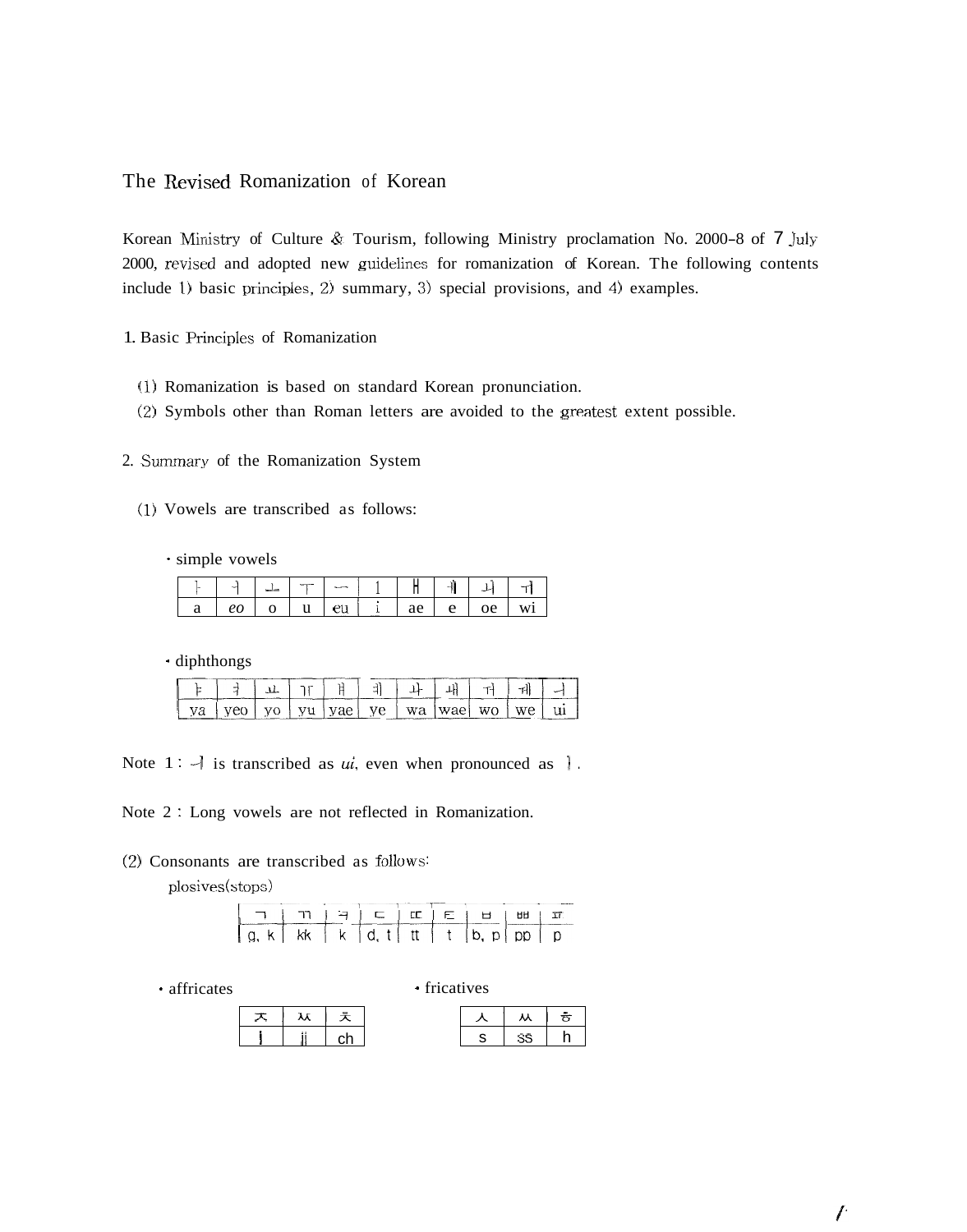| · nasals |  |  |  | $\cdot$ liquids |   |
|----------|--|--|--|-----------------|---|
|          |  |  |  |                 | ≂ |
|          |  |  |  |                 |   |

Note 1 : The sounds  $\exists$ ,  $\sqsubset$ , and  $\exists$  are transcribed respectively as g, d, and *b* when they appear before a vowel; they are transcribed as  $k$ ,  $t$ , and  $p$  when followed by another consonant or form the final sound of a word. (They are Romanized as pronunciation in  $[-]$ .) e.g.

| 구미     | Gumi    | 영동     |           |
|--------|---------|--------|-----------|
|        | Baegarn |        | Yeongdong |
| 백암     |         | 옥처     | Okcheon   |
| 한덕     | Hapdeok |        |           |
| 월곶[월곧] | Wolgot  |        | Hobeop    |
|        |         |        | beotkkot  |
| 한발[한발] | Hanbat  | 벚꽃[벋꼳] |           |

Note 2 :  $\Xi$  is transcnbed as *r* when followed by a vowel, and as *l* when followed by a consonant or when appearing at the end of a word.  $\exists \exists$  is transcribed as *ll*.

| 구리 | Guri    | 설약       | Seorak        |
|----|---------|----------|---------------|
| 칠곡 | Chilgok | 임실       | Imsil         |
| 울릉 | Ulleung | 대관령[대괄령] | Daegwallyeong |

#### 3. Special Provisions for Romanization

(1) When Korean sound values change as in the following cases, the results of those changes are Romanized as follows:

1. The case of assimilation of adjacent consonants

| e.g.                       |                                                   |          |            |  |
|----------------------------|---------------------------------------------------|----------|------------|--|
| 백마[뱅마]                     | Baengma                                           | 신문로[신문노] | Sinmunno   |  |
| 종로[종노]                     | Jongno                                            | 왕십리[왕심니] | Wangsirnni |  |
| 별내[별래]                     | Bveollae                                          | 신라[실라]   | Silla      |  |
|                            | 2. The case of the epenthetic $\cup$ and $\equiv$ |          |            |  |
| e.g.                       |                                                   |          |            |  |
| 학여울[항녀울] Hangnyeoul        |                                                   | 알약[알략]   | allvak     |  |
| 3. Cases of palatalization |                                                   |          |            |  |
| e.g.                       |                                                   |          |            |  |
| 해돋이[해도지]                   | haedoil                                           | 같이[가치]   | gachi      |  |
| 맞히다[마치다]                   | machida                                           |          |            |  |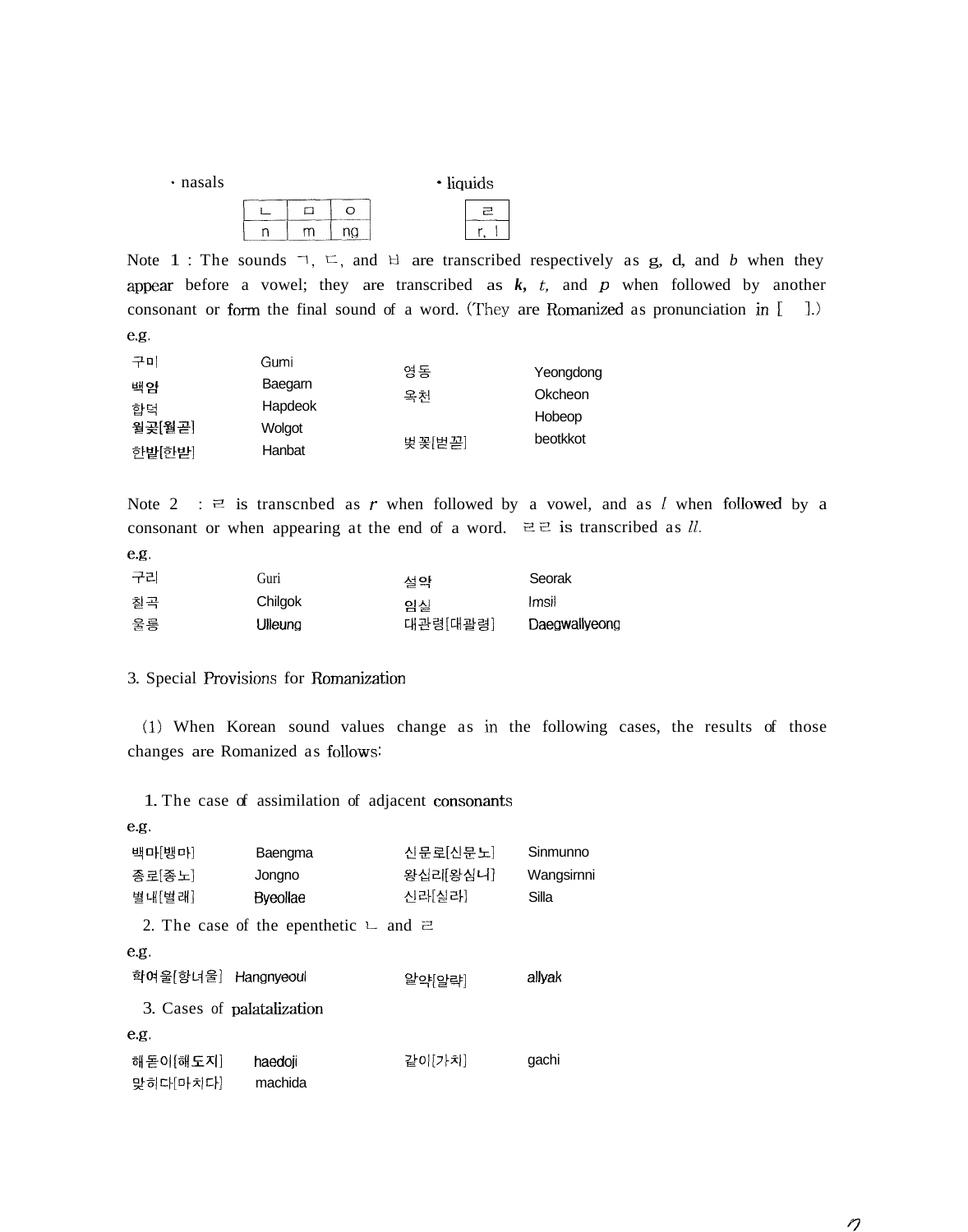|                  | 4. Cases where $\sqsupset, \sqsubset, \sqcup$ , and $\sqsupset$ are adjacent to $\bar{\sigma}$ |                  |                                                                                                                                          |
|------------------|------------------------------------------------------------------------------------------------|------------------|------------------------------------------------------------------------------------------------------------------------------------------|
| e.g.             |                                                                                                |                  |                                                                                                                                          |
| 좋고[조코]<br>잡혀[자펴] | joko<br>japyeo                                                                                 | 놓다[노타]<br>낳지[나치] | nota<br>nachi                                                                                                                            |
|                  |                                                                                                |                  | However, aspirated sounds are not reflected in case of nouns where $\bar{\sigma}$ follows $\bar{\eta}$ , $\bar{\mu}$ , and $\bar{\mu}$ , |
|                  | as in the examples below.                                                                      |                  |                                                                                                                                          |
| e.g.             |                                                                                                |                  |                                                                                                                                          |
| 묵호               | Mukho                                                                                          | 집현전              | Jiphyeonjeon                                                                                                                             |
|                  |                                                                                                |                  | Note : Tense (or glottalized) sounds are not reflected in cases where morphemes are                                                      |
|                  | compounded, as in the examples below.                                                          |                  |                                                                                                                                          |
| e.g.             |                                                                                                |                  |                                                                                                                                          |
| 압구정              | Apgujeong                                                                                      | 낙동강              | Nakdonggang                                                                                                                              |
| 죽변               | Jukbyeon                                                                                       | 낙성대              | Nakseongdae                                                                                                                              |
| 합정<br>샛별         | Hapjeong<br>saetbveol                                                                          | 팔당<br>울산         | Paldang<br>Ulsan                                                                                                                         |
|                  |                                                                                                |                  | $\frac{n-n}{n}$                                                                                                                          |
| used.            |                                                                                                |                  | (2) When there is the possibility of confusion in pronunciation, a hyphen<br>may be                                                      |
| e.g.             |                                                                                                |                  |                                                                                                                                          |
| 중앙               | Jung-ang                                                                                       | 반구대              | Ban-gudae                                                                                                                                |
| 세운               | Se-un                                                                                          | 해운대              | Hae-undae                                                                                                                                |
|                  | (3) The first letter is capitalized in proper names.                                           |                  |                                                                                                                                          |
| e.g.             |                                                                                                |                  |                                                                                                                                          |
| 부산               | <b>Busan</b>                                                                                   | 세종               | Sejong                                                                                                                                   |
|                  |                                                                                                |                  | (4) Personal names are written by family name first, followed by a space and the given                                                   |
| name.            |                                                                                                |                  | In principle, syllables in given names are not separated by hyphen, but the use of a                                                     |
|                  | hyphen between syllables is permitted.                                                         |                  |                                                                                                                                          |
| e.g.             |                                                                                                |                  |                                                                                                                                          |
| 민용하              | Min Yongha (Min Yong-ha)                                                                       |                  |                                                                                                                                          |
| 송나리              | Song Nari (Song Na-ri)                                                                         |                  |                                                                                                                                          |
|                  |                                                                                                |                  | 1 Assimilated sound changes between syllablec in given names are not transcribed.                                                        |
| e.g.             |                                                                                                |                  |                                                                                                                                          |
| 한복남<br>홍빛나       | Han Boknam (Han Bok-nam)<br>Hong Bitna (Hong Bit-na)                                           |                  |                                                                                                                                          |
|                  |                                                                                                |                  | 2 Romanization of family names will be determined separately.                                                                            |
|                  |                                                                                                |                  |                                                                                                                                          |
|                  |                                                                                                |                  | (5) Administrative units such as 도, 시, 군, 구, 읍, 면, 리, 동, and 가 are transcribed                                                           |
|                  |                                                                                                |                  | respectively as do, si, gun, gu, eup, myeon, ri, dong, and ga, and are preceded by a                                                     |

 $\mathcal{Z}$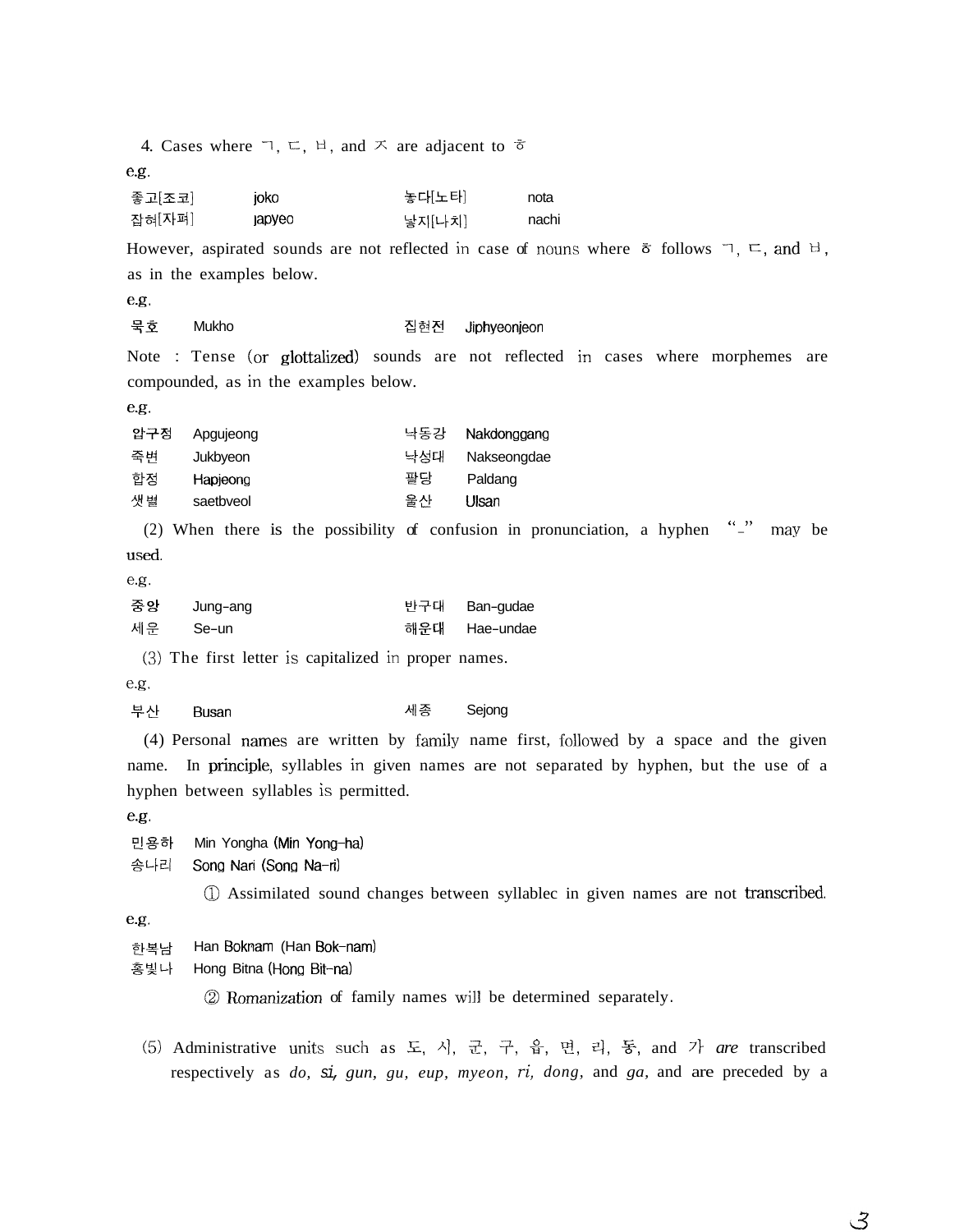hyphen. Assimilated sound changes before and after the hyphen are not reflected in Romanization.

 $e.g.$ 

| 충청북도   | Chungcheongbuk-do    |      |              |
|--------|----------------------|------|--------------|
| 제주도    | Jeju-do              | 의정부사 | Uijeongbu-si |
| 양주군    | Yangju-gun           | 도봉구  | Dobong-gu    |
| 신창읍    | Sinchang-eup         | 삼죽면  | Samjuk-myeon |
| 인왕리    | inwang-ri            | 당산동  | Dangsan-dong |
| 봉천 1동  | Bongcheon 1(il)-dong |      |              |
| 종로 2가  | Jongno 2(i)-ga       |      |              |
| 퇴계로 3가 | Toegyero 3(sam)-ga   |      |              |

Note : Terms for administrative units such as  $\lambda$ ,  $\vec{\tau}$ ,  $\frac{6}{\pi}$  may be omitted.

*e.g.* 

| 청주시 Cheongju | 함평군 Hampyeong |
|--------------|---------------|
| 순창읍 Sunchana |               |

(6) Names of geographic features, cultural properties, and man-made structures may be written without hyphens.

| e.g. |               |      |                |
|------|---------------|------|----------------|
| 남산   | Namsan        | 속리산  | Songnisan      |
| 금강   | Geumgang      | 독도   | Dokdo          |
| 경복궁  | Gyeongbokgung |      | Muryangsujeon  |
| 연화교  | Yeonhwagyo    | 극락전  | Geungnakjeon   |
| 안압지  | Anapji        | 남한산성 | Namhansanseong |
| 화랑대  | Hwarangdae    | 불국사  | Bulguksa       |
| 협충사  | Hyeonchungca  | 독립문  | Dongnimmun     |
| 오죽헌  | Ojukheon      | 촉석루  | Chokseongnu    |
| 종묘   | Jonamyo       | 다보탑  | Dabotan        |

*(7)* Proper names such as personal names and those of companies may continue to be written as they have been previously.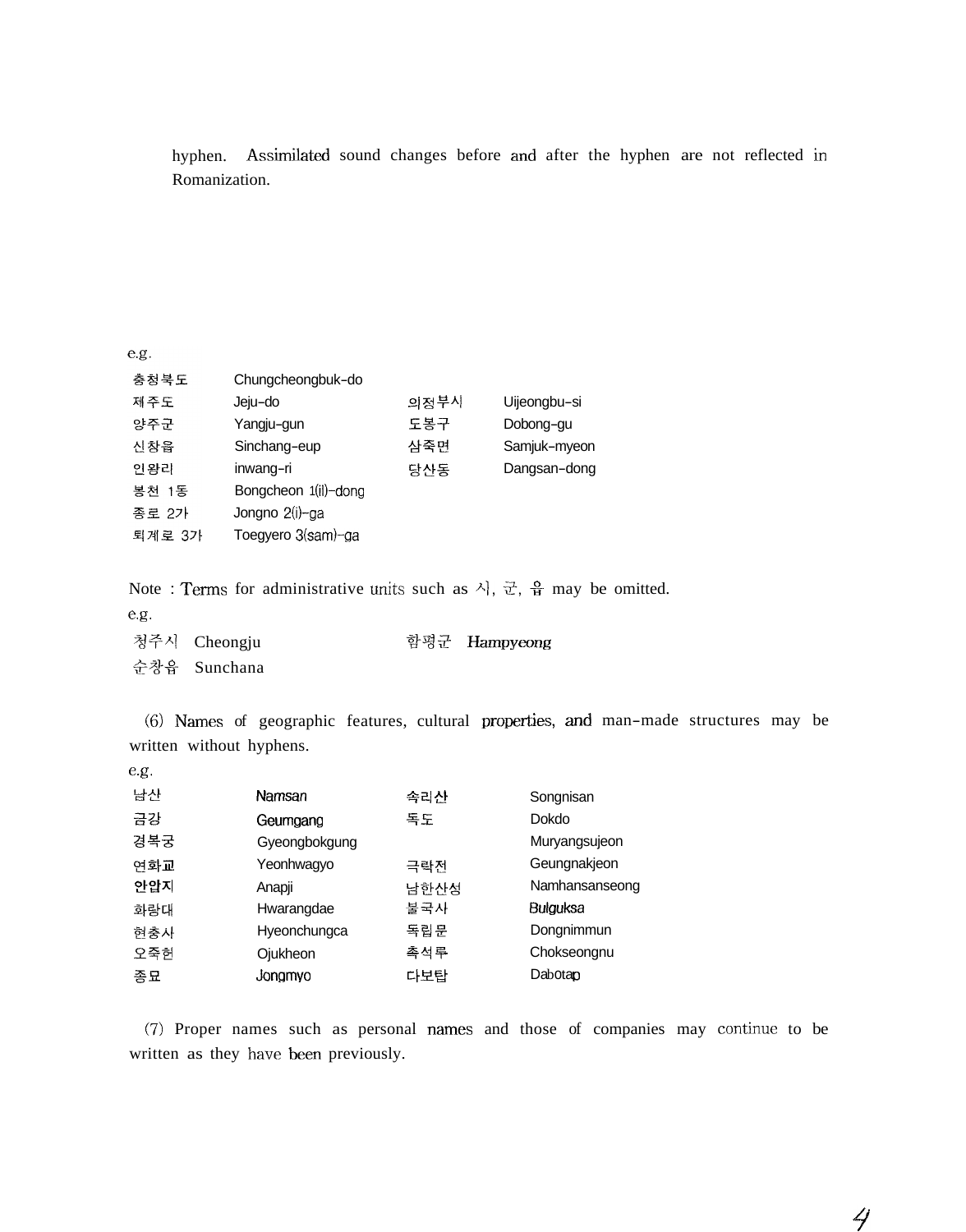*(8)* When it is necessary to convert Romanized Korean back to Hangeul in special cases such as in academic articles, Romanization is done according to Hangeul spelling and not pronunciation. Each Hangeul letter is Romanized as explained in section 2 except that  $\exists, \subseteq,$ *ti* and  $\vec{z}$  are always written as *g, d, b* and *l.* When  $\circ$  has no sound value, it is replaced by a hyphen. It may also be used when it is necessary to distinguish between syllables.

| e.g. |           |       |                    |
|------|-----------|-------|--------------------|
| 집    | jib       | 짚     | jip                |
| 밖    | bakk      | 걊     | gabs               |
| 붓꽃   | buskkoch  | 叶上    | meogneun           |
| 독립   | doglib    | 문리    | munli              |
| 물엿   | rnul-yeos | 굳이    | gud-i              |
| 좋다   | johda     | 가곡    | gagog              |
| 조랑말  | jolangmal | 없었습니다 | eobs-eoss-seubnida |

# New Romanization System(Simplified Table)

|                 |             | - | --- |    |                   |    |      |    |                          | ᅭ          | $\mathsf{T}$ | H     | <b>.</b>       | ᅪ         |     |                | $T_{\rm eff}$ |   |
|-----------------|-------------|---|-----|----|-------------------|----|------|----|--------------------------|------------|--------------|-------|----------------|-----------|-----|----------------|---------------|---|
| $\sqrt{2}$<br>๛ | $\sim$<br>w |   | eu  | ae | <sup>n</sup><br>◡ | oе | ⊺ WI | va | 100 <sub>0</sub><br>vov. | $\sqrt{2}$ | - VU l       | l vae | $\cdots$<br>vc | <b>MC</b> | wae | $\sum$<br>vv v | we            | Ш |

|              | intital | $\circ$ |     |     |     | 귿     | 口   | ь   | ⋏   | ᆽ   | 仧    | ᆨ   | Ε   | 꾜   | ਠੰ    |
|--------------|---------|---------|-----|-----|-----|-------|-----|-----|-----|-----|------|-----|-----|-----|-------|
| <i>final</i> |         |         | g   | n   | d   |       | m   | b   | S   |     | сh   | K   |     | D   | h     |
|              | К       | g       | κg  | ngn | kd  | nan   | ngm | kb  | ks  | kį  | kch  | kk  | kt  | КD  | kh(k) |
|              | n       | n       | ng  | nn  | nd  | I(nn) | nm  | nb  | ns  | nı  | nch  | nk  | nt  | ηp  | nh    |
| ㄹ            |         |         | Ig  | II  | ld  | 11    | lm  | Ib  | 1S  |     | ich  | ۱k  | ŀt  | 10  | ľh    |
| 口            | m       | m       | mg  | mn  | md  | mn    | mm  | mb  | ms  | mı  | mch  | mk  | mt  | mp  | mh    |
| Н            | D       | b       | pg  | mn  | pd  | mn    | mm  | рb  | DS  | DI  | pch  | рk  | pt  | pp  | ph(p) |
| $\circ$      | ng      | ng      | ngg | ngn | nad | ngn   | ngm | ngb | ngs | nai | ngch | ngk | ngt | ngp | ngh   |

- 'Final' refers to the final position character in a Korean syllable. 'Initial' refers to the first position character in a Korean syllable. When the final position character of one syllable is followed by the first position character of the next, the phonetic value of either or both characters changes in a iimited number of cases as demonstrated here.

# **4) Examples**  -l

| 강남 | Kangnam   | Gangnam   |
|----|-----------|-----------|
| 강릉 | Kangn ung | Gangneung |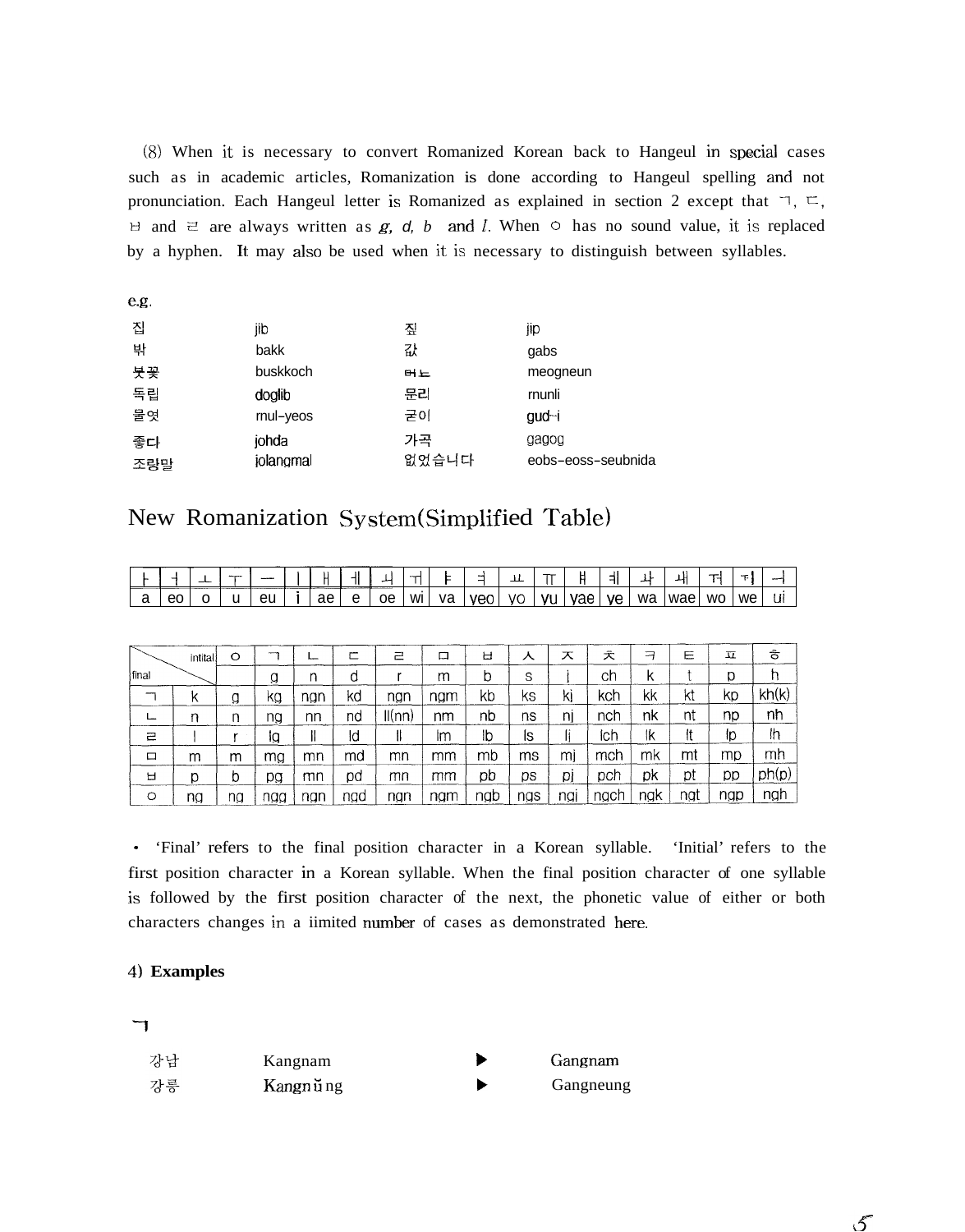| 강원도  | Kang-won-do       | Gangwon-do       |
|------|-------------------|------------------|
| 강화도  | Kanghwado         | Ganghwado        |
| 개성   | Kaes ong          | Gaeseong         |
| 거북선  | Kobukson          | Geobukseon       |
| 거제도  | Kŏjedo            | Geojedo          |
| 경기도  | Ky ŏ nggi-do      | Gyeonggi-do      |
| 경복궁  | Ky 8 ngbokkung    | Gyeongbokgung    |
| 경상남도 | Ky 8 ngsangnam-do | Gyeongsangnam-do |
| 경상북도 | Ky ongsangbuk-do  | Gyeongsangbuk-do |
| 경주   | Ky ongju          | Gyeongju         |
| 경포대  | Ky o ngp'odae     | Gyeongpodae      |
| 고구려  | Koguryo o         | Goguryeo         |
| 고려   | Kory <sub>O</sub> | Goryeo           |
| 공주   | Kongju            | Gongju           |
| 광주   | Kwangju           | Gwangju          |
| 광화문  | Kwanghwamun       | Gwanghwamun      |
| 국새   | Kuksae            | Guksae           |
| 군산   | Kunsan            | Gunsan           |
| 금강   | K ŭ mgang         | Geumgang         |
| 금강산  | K u mgangsan      | Geumgangsan      |
| 김포   | Kimp'o            | Gimpo            |
| 김해   | Kimhae            | Gimhae           |
|      |                   |                  |

#### $\mathbf{L}$

| 낙동강 | Naktonggang   | Nakdonggang  |
|-----|---------------|--------------|
| 남대문 | Namdaernun    | Namdaemun    |
| 남태령 | Namt'aery ong | Namtaeryeong |
| 내장산 | Naejangsan    | Naejangsan   |

# $\mathbf{r}$

| 다도해 | Tadohae                      |
|-----|------------------------------|
| 다보탑 | Tabot'ap                     |
| 대관령 | Taegwally $\breve{\circ}$ ng |
| 대구  | Taegu                        |
| 대동강 | Taedonggang                  |

- **b** Dadohae
- **b** Dabotap
- **b Daegwally eong**
- **b** Daegu
- **b** Daedonggang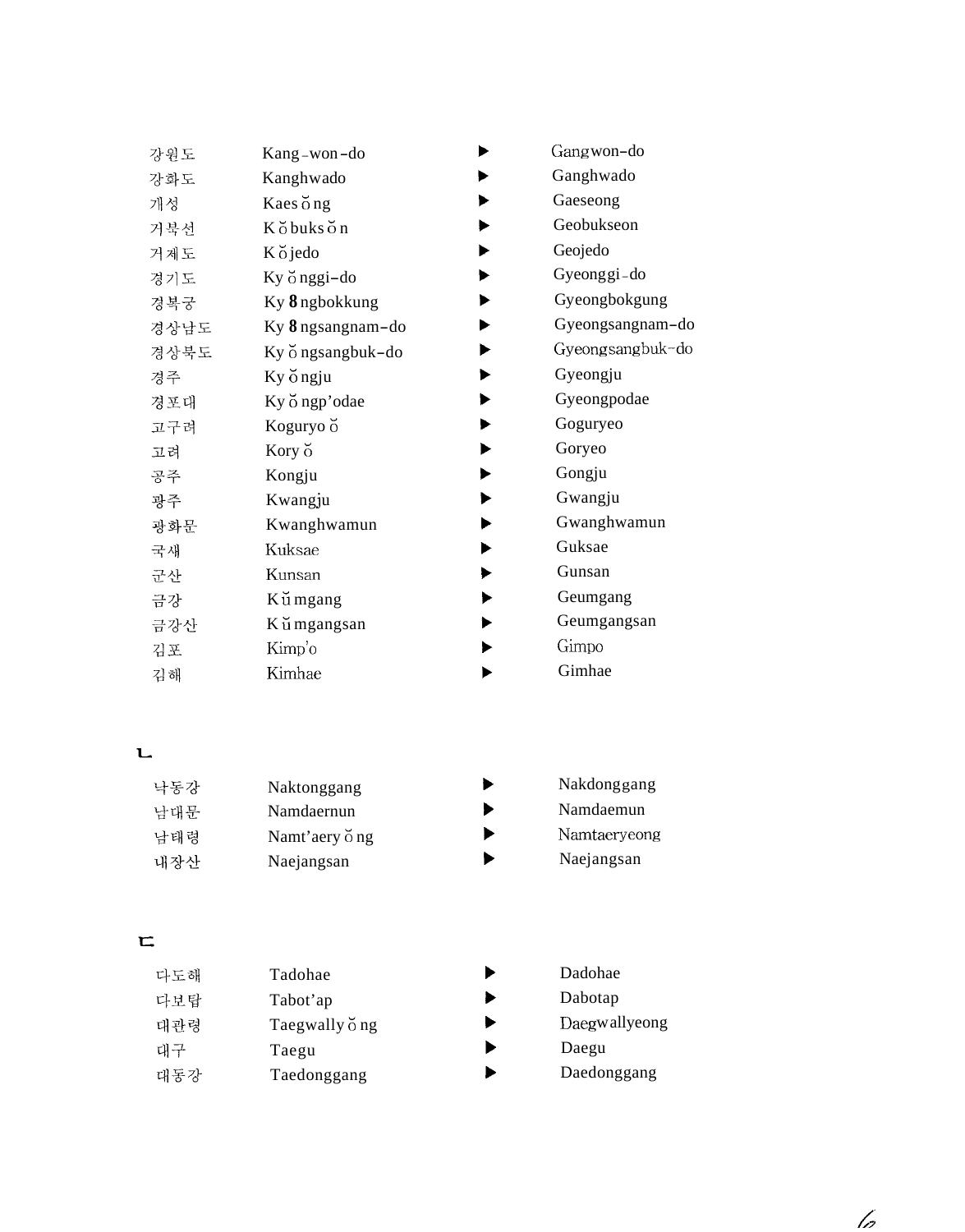| 대전   | Taej 0 n      |  |
|------|---------------|--|
| 대한민국 | Taehanmin-guk |  |
| 덕수궁  | T o ksugung   |  |
| 독도   | Tokto         |  |
| 독립문  | Tongnimmun    |  |
| 동강   | Tonggang      |  |
| 동두천  | Tongduch' on  |  |
| 두만강  | Tuman-gang    |  |

**P** 

| 명동  | $My 0 ng-dong$ | Myeong-dong |
|-----|----------------|-------------|
| 목포  | Mokp'o         | Mokpo       |
| 무궁화 | Mugunghwa      | Mugunghwa   |
| 묵호  | Muk'o          | Mukho       |

## $\mathbf{H}$

성남

속초

송탄

신라

속리산

| 백두산 | Paektusan      | Baekdusan       |
|-----|----------------|-----------------|
| 백령도 | Paengny 0 ngdo | Baengnyeongdo   |
| 백제  | Paekche        | Baekje          |
| 부곡  | Pugok          | <b>Bugok</b>    |
| 부산  | Pusan          | Busan           |
| 부여  | Puy $0$        | Ruyeo           |
| 부당  | Pundang        | Bundang         |
| 불고기 | pulgogi        | bulgogi         |
| 불국사 | Pulguksa       | <b>Bulguksa</b> |
| 入   |                |                 |
| 서울  | Seoul          | Seoul           |
| 석가탑 | S o kkat'ap    | Seokgatap       |
| 설악산 | Söraksan       | Seoraksan       |

S 6 ngnam Songnisan Sokch'o Songt'an Shilla

|   | Bundang   |
|---|-----------|
|   | bulgogi   |
|   | Bulguksa  |
|   |           |
|   |           |
| ▶ | Seoul     |
| ▶ | Seokgatap |
|   | Seoraksan |
|   | Seongnam  |

 $\blacktriangleright$  $\blacktriangleright$ 

 $\blacktriangleright$ 

 $\blacktriangleright$ 

Daejeon

Dokdo

Daehanminguk Deoksugung

Dongnimmun Donggang Dongducheon Dumangang

- Sokcho
- Songtan
	- Silla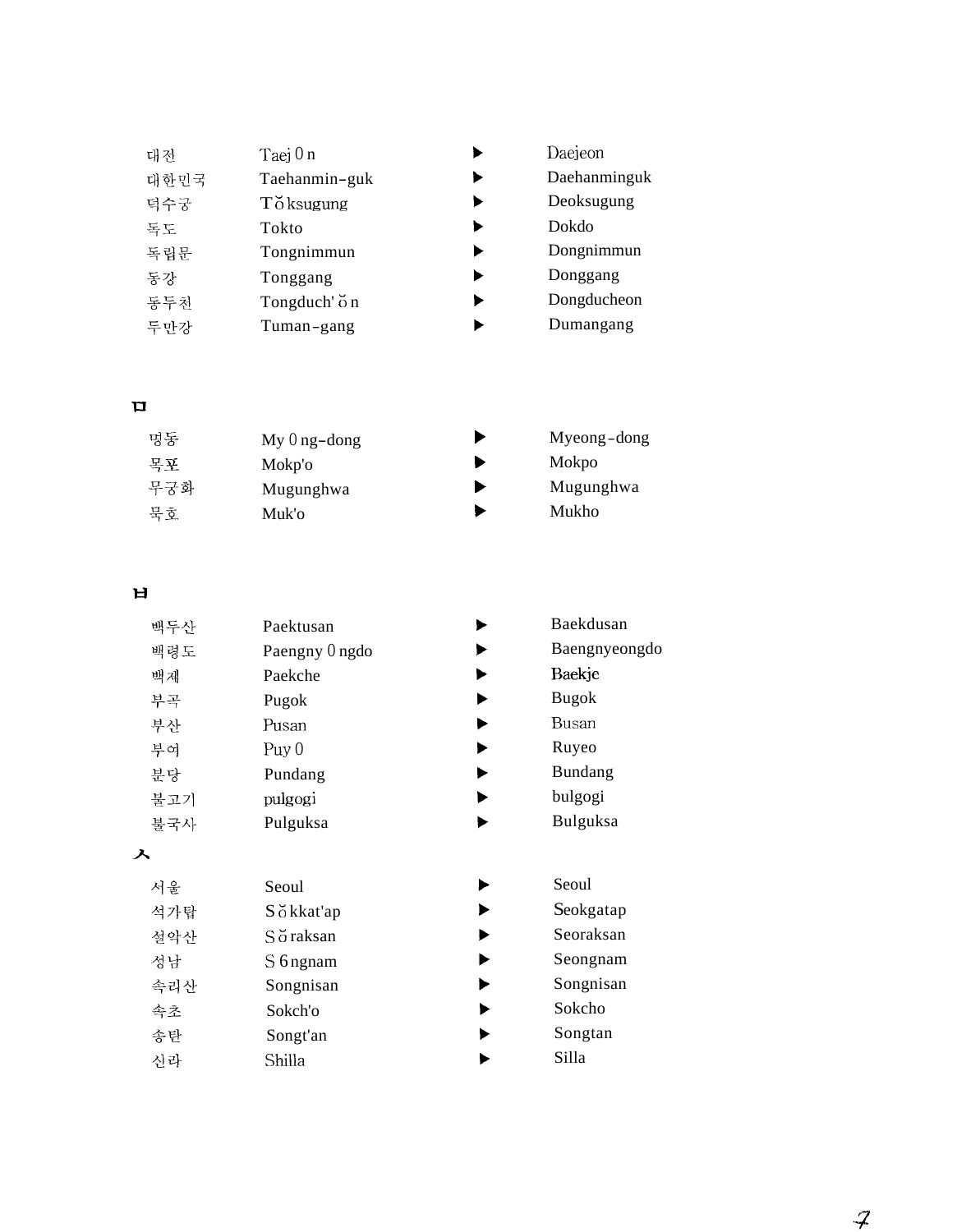| -            |  |
|--------------|--|
| ×<br>I<br>v. |  |

| 압록강 | Amnokkang                           | Amnokgang    |
|-----|-------------------------------------|--------------|
| 애국가 | Aegukka                             | Aegukga      |
| 여의도 | YO Üido                             | Yeouido      |
| 영등포 | $Y$ 0 ngd $\ddot{\mathsf{U}}$ ngp'o | Yeongdeungpo |
| 영산강 | Y 9 ngsar-gang                      | Yeongsangang |
| 예천  | Yech' $\circ$ n                     | Yecheon      |
| 완도  | Wando                               | Wando        |
| 울릉도 | Ull ungdo                           | Ulleungdo    |
| 울산  | Ulsan                               | Ulsan        |
| 원주  | Wonju                               | Wonju        |
| 의정부 | Üij ŏ ngbu                          | Uijeongbu    |
| 인천  | Inch' $9n$                          | Incheon      |
| 일산  | <b>Ilsan</b>                        | <b>Ilsan</b> |
| 임진각 | Imjin-gak                           | Imjingak     |
| 임진강 | Imjin-gang                          | Imjingang    |
|     |                                     |              |

 $\overline{\mathbf{x}}$ 

| 잠실   | Chamshil     | Ja |
|------|--------------|----|
| 전라남도 | Chollana-do  | Je |
| 전라북도 | Chollabuk-do | Je |
| 전주   | $Ch 0$ nju   | Je |
| 제주   | Cheju        | Je |
| 제주도  | Chejudo      | Je |
| 조치원  | Choch'iwon   | Jo |
| 종로   | Chongno      | Jo |
| 종묘   | Chongmyo     | Jo |
| 지리산  | Chirisan     | Ji |
| 진도   | Chindo       | Ji |
| 진해   | Chinhae      | Ji |
|      |              |    |

### ぇ

| 창경궁 | Ch'anggy o nggung |
|-----|-------------------|
| 창덕궁 | Ch'angd okkung    |
| 찻워  | Ch'ang-won        |
| 처안  | $Ch'$ 0 nan       |

| Jamsil       |  |
|--------------|--|
| Jeollanam-do |  |
|              |  |

eollabuk-do

eonju

eju

ejudo

Jochiwon

Jongno

Jongmyo

risan

Jindo

inhae

- **b** Changgyeonggung
- **b** Changdeokgung
- **b** Changwon
- **b** Cheonan